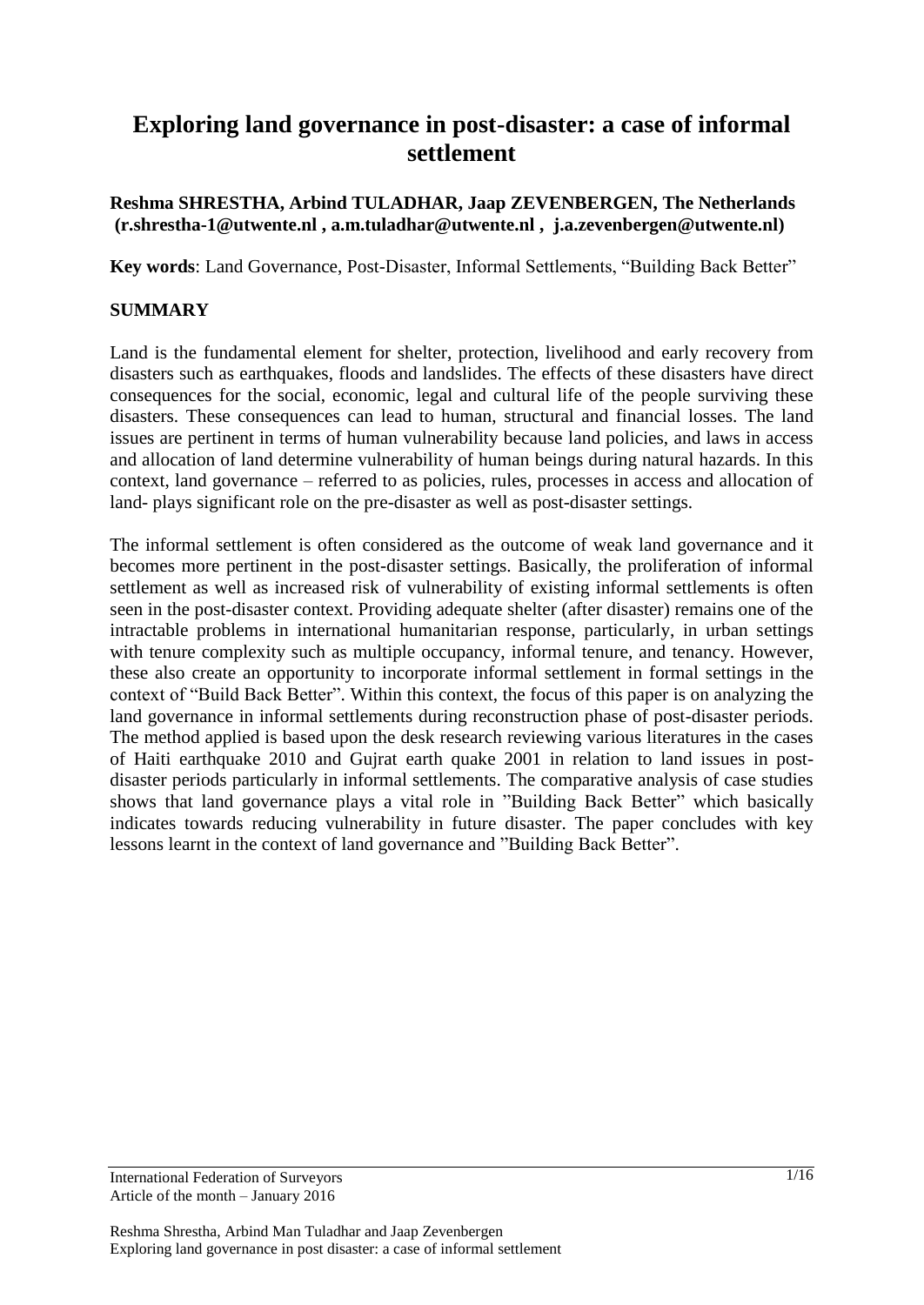# **Exploring land governance in post-disaster: a case of informal settlement**

### **Reshma SHRESTHA, Arbind TULADHAR, Jaap ZEVENBERGEN, The Netherlands (r.shrestha-1@utwente.nl , a.m.tuladhar@utwente.nl , j.a.zevenbergen@utwente.nl)**

## 1. **INTRODUCTION**

Land issues are always relevant to the effectiveness of the humanitarian assistance to the disaster phases. In pre-disaster as well as post-disaster phases, land is a sensitive and contextual issue. Nevertheless, in the different phases of disaster i.e. preparedness, relief, recovery and reconstruction, land is a fundamental requirement. The scholarly literatures often indicate that that access to land, allocation of land and land tenure security is a critical factor while building resilience and reducing vulnerability in post-disaster settings (Charoenkalunyuta, 2011). Usamah (2013) has shown that there is an overlap of resilience and vulnerability in the community where the strong social facts such as social capital, social cohesion and social network exist. A community such as an informal settlement can have coping capacity with reduced vulnerability because of their social aspects. However, lack of legal access to land and tenure security plays a significant role in the social, economic and cultural resilience of the people in the post-disaster phase in the context of reducing vulnerabilities.

Land governance plays a vital role in the post-disaster humanitarian response to building resilience of vulnerable groups. Land governance is about determining and implementing sustainable land policies and establishing a strong relationship between people and land (Enemark *et al.*, 2009). It is about rules, process and structure through which decisions on access to land, land rights, land use and land development are made and implemented by reconciling the conflicting interests (Deininger, Augustinus et al. 2010). It is also about the power play on access to and use of land as reflected in the rules and regulations (Deininger *et al.*, 2010; Palmer *et al.*, 2009a).

Informal settlements are the outcome of weak land governance in access and allocation of land to the vulnerable or marginalized groups. When referring to informal settlements, various meanings and characteristics such as slums (Huchzermeyer and Karam, 2006), shanty towns (Lloyd, 1979), squatter settlements (Willis, 2009) come up. Slums are characterized by the lack of basic services and durable housing conditions, insufficient living spaces and sanitation, insecure tenure, poverty and exclusion (UN-HABITAT 2005). Shanty towns are characterized by low quality buildings made out of materials (such as corrugated irons, plastic, and cardboard), lack of proper utilities. Squatter settlements resemble the physical characteristic of slums and shanty towns but they lack legal land ownership documents. The lack of legal recognition of these settlements hinders the reconstruction phase after an earth quake disaster (Doberstein and Stager, 2013).

The "Building Back Better" concept is considered as a guide for the reconstruction phase of a post-disaster period. This concept is limited not only to the physical improvement of the infrastructure but it is equally applicable to the social, economic and cultural resilience as well. The disaster creates opportunities to reconstruct the cities and various international

International Federation of Surveyors Article of the month – January 2016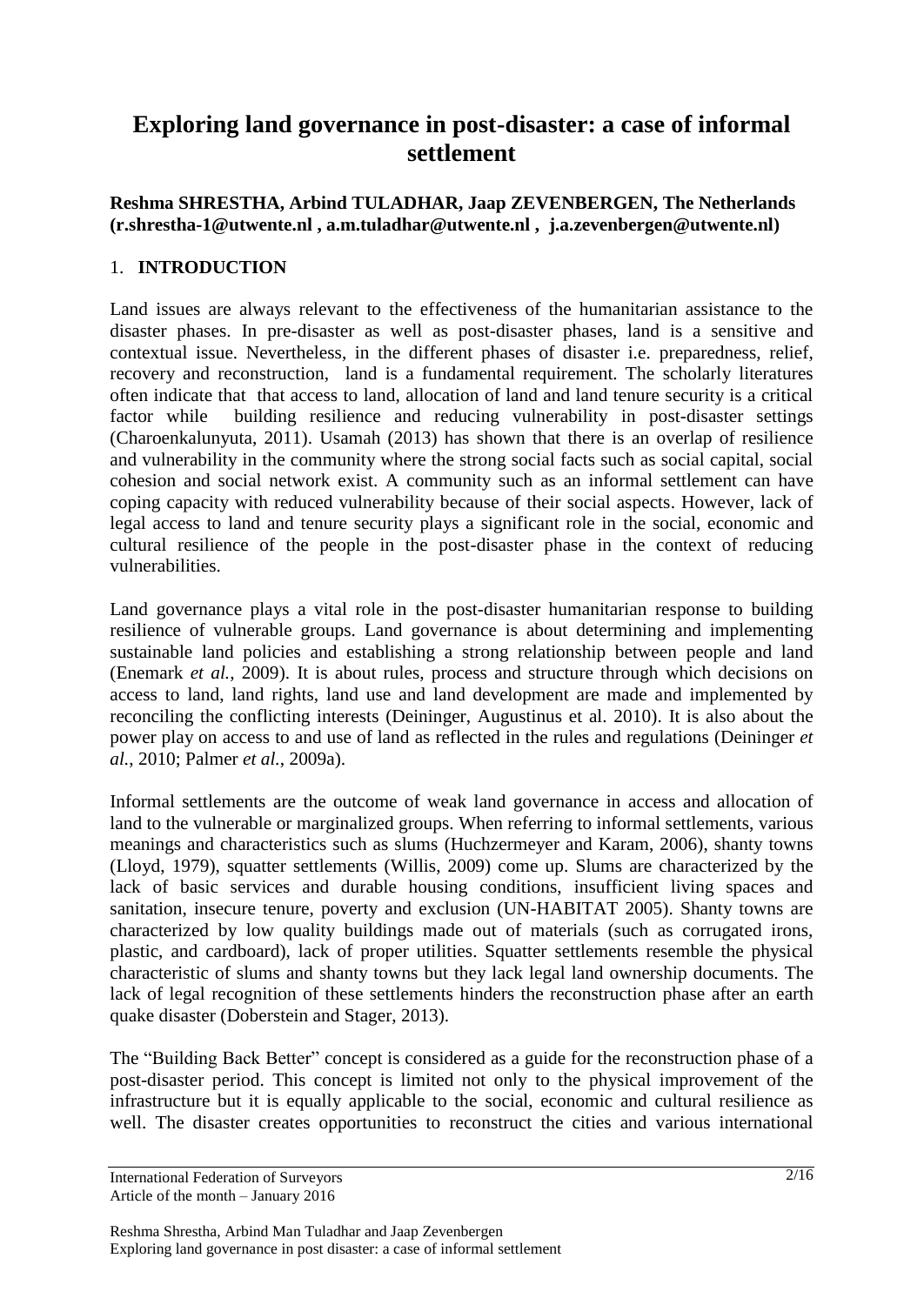donors are active to support the reconstruction. However, as highlighted in (Fitzpatrick, 2007), weak land governance hinders the alleviation of the aftermath effects in informal settlements blocking improvement of their shelters and livelihood. In contrast, Birkmann *et al.* (2010) have also mentioned that the aftermath of a disaster can create windows of opportunity to change either positively or negatively. Within this context it can be said that there is an opportunity in the aftermath of disaster to tackle the issues of tenure security in informal settlements.

In this study, land governance elements are used to understand the impacts of post earthquake disaster phases on the reconstruction of informal settlements with the aim to explore the land governance issues of informal settlements in post-disaster settings.

## **2. METHODOLOGY**

We have adopted a case study approach to explore how land governance can have an impact in the reconstruction phase after a disaster. The cases of Gujrat Earthquake, which occurred in 2001, and the Haiti Earthquake, which occurred in 2010, are considered. The cases are selected based on earthquake hazards and countries having issues of informal settlement in the pre- and post-disaster settings. The land governance elements are extracted from Land Governance Assessment Framework (LGAF) (Deininger *et al.*, 2011) and the elements of building back better are extracted from "Build Back Better" framework conceptualized by Wilkinson and Mannakkara (2014). The units of analysis of the cases are the land governance elements. Figure 1 shows the methodological framework of this paper.



### Fig. 1: Methodological Framework

The secondary sources are used to collect the data of the cases. "Google Scholars" was used to search the scholar articles, where as simple "Google Search" was used to search for the reports of multinational, bilateral organizations. The key words like "Haiti Earth Quake", "Gujrat Earth Quake" together with key-words like "informal settlement", "squatter settlement", and "post-disaster" and "land tenure" were applied in the search strategy. The types of documents used for the case studies are scholarly articles, reports by USAID, UN-Habitat, World Bank, IDMC Internal Displacement Monitoring Centre (IDMC). The following documents have been used for the case studies: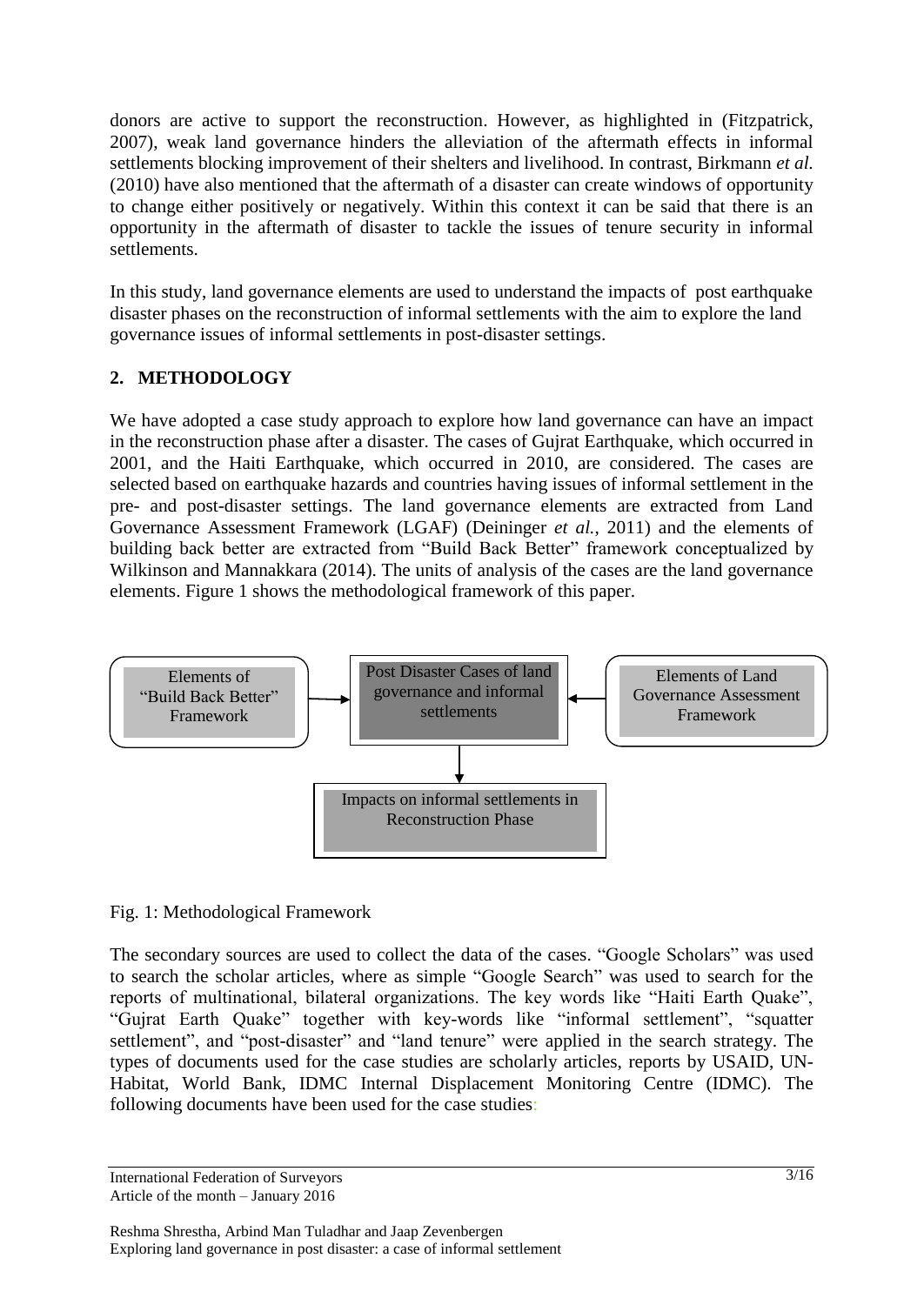- 1. For the Haiti case study *(Bramante and Raju, 2013), (Blake, 2015), (Myers, 2014), (Sanderson et al., 2014), (Clermont et al., 2011), (Hooper, 2015), (Frederique, 2011)*; *(McCallin et al., 2015)*
- 2. For the Gujrat case study *(Fitzpatrick, 2007), (Mukherji, 2010), (Mukherji, 2015), (McCallin et al., 2015; UNISDR, 2010)* ; *(McCallin et al., 2015); (Jigyasu, 2002)*

## 3. **THEORETICAL BACKGROUND**

In this section, the theoretical perspective of land governance in post-disaster settings and its impact on informal settlements are described. The contexts of the land governance framework and build back better (BBB) are given below.

### **3.1 Land Governance in the context of urban informal settlements**

The main issue concerning land governance in informal settlements is about the provision of land rights and security, about curtailing the growth of informal settlements and about balancing conflicting interests of various actors in solving land issues for low-income housing (Palmer *et al.*, 2009b) . The various studies show that the weak land governance in regulating the land market for the low-income population is the driving force for the proliferation of informal settlements. Despite the failure of the land market, the lack of proper land use plans and the failure of appropriate implementation of land use plans are the causes for allowing settlements in vulnerable zones such as flood plains, fault lines, coastal zones etc. Further studies in the policy aspects have revealed that lack of clear policies related to land for informal settlement has generated a tolerant attitude of a government towards informal settlements. In the long run, the settlements exist for decades due to the powerful influences of the social networks and social capital of the informal settlers strengthens (Shrestha, 2013). As a result, the settlers get socially recognized although the legal legitimacy is weak (Shrestha *et al.*, 2014).

As regards the tenure security of informal settlements, the settlement tends to have de facto and perceived tenure security (Van Gelder, 2010). The de facto and perceived tenure security are basically developed when the physical upgrading of informal settlements takes place. Similarly, the increased social capital and social network enhance the perceived tenure security. In reality, the settlers or communities build their own social norms and rules in the settlement areas. Indeed the social norms and values play a vital role in the land governance of informal settlements (Shrestha *et al.*, 2014).

The elements of Land Governance Assessment Framework (LGAF) which was developed by the World Bank (Deininger *et al.*, 2011), provide the basis for evaluating the tenure security in informal settlements. The institutional and legal framework and land use plan are those elements that determine tenure security of informal settlements in a holistic manner. The indicators developed in LGAF on the institutional and legal dimension such as recognition of a continuum of rights, enforcement of rights, restriction of rights, clarity of institutional mandates can help to assess land governance in informal settlements.

### **3.2 The land governance of urban informal settlements in post-disaster**

The studies related to the disasters revealed that the informal settlers are the vulnerable groups in the aftermath of a disaster. The land policies and laws that exist in pre-disaster settings play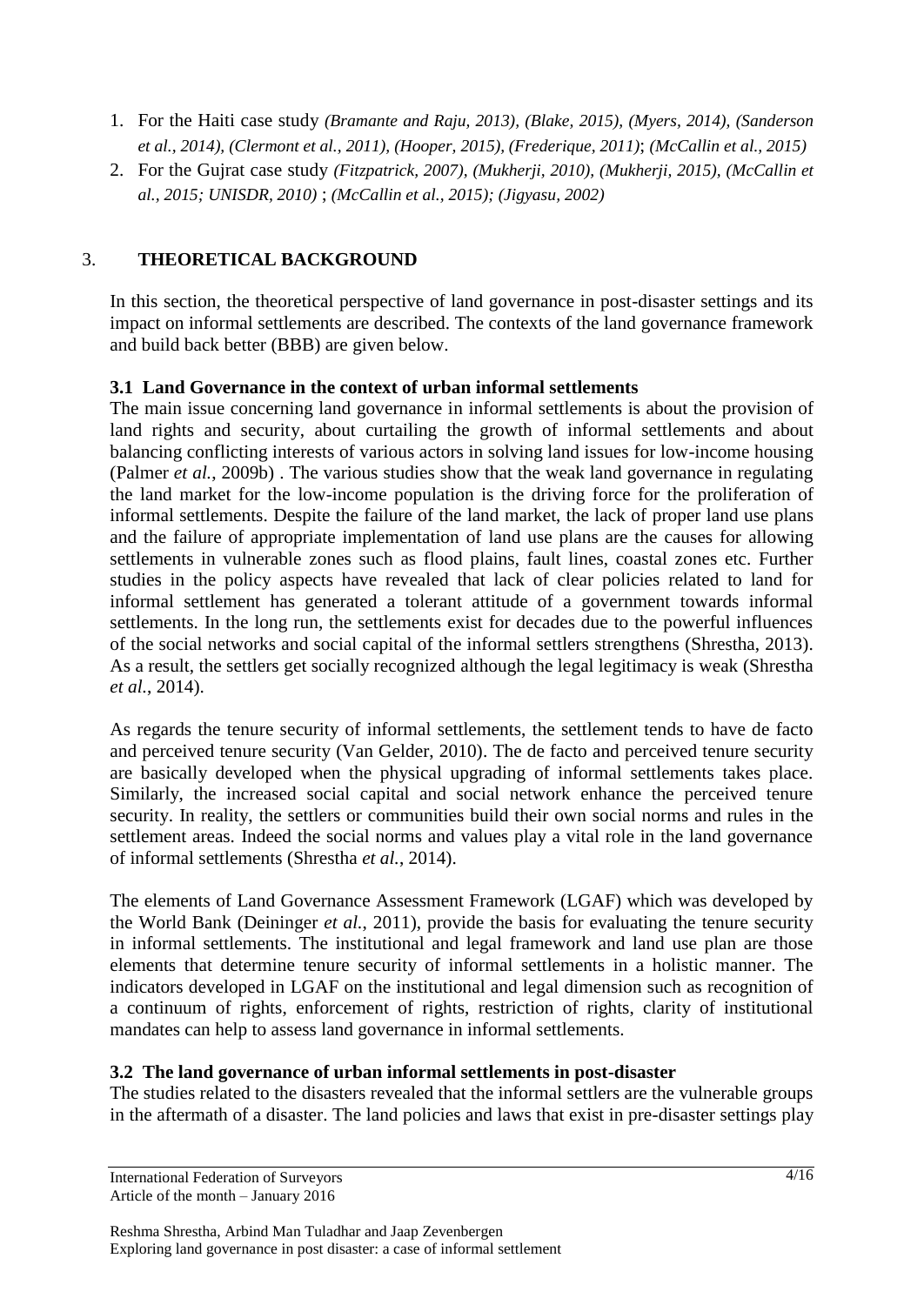a vital role in providing shelter and reconstruction. The lack of policies to recognize land rights of informally occupied land affect humanitarian response. The humanitarian response of rebuilding the infrastructure and shelter on land without well-defined land rights will lead to conflict, delay and an increase in costs (USAID). The lack of policies to recognize a continuum of land rights (Augustinus, 2010) in order to provide land tenure security of disaster for the affected informal settlers results in their displacement. Allowing the involvement of the civil society groups to create an inventory of the socially recognized rights is important in effective reconstruction efforts and building long-term resilience for disaster affected informal settlers and communities.

The resilience of the community is defined as the coping capacity of disaster-affected people in terms of the environmental, social, economic and legal dimensions. The environmental resilience of the affected community can be achieved by timely land use restriction and implementation of land use zoning that prevents the informal settlers to settle back in the environmentally sensitive zone in the aftermath of a disaster. The social and economic dimension of resilience can be achieved by involvement of the community in resettlement projects in such a manner that it ensures their shelter needs and incorporates livelihood and sense of well-being. The legal dimension of resilience includes the mechanism to incorporate informal land tenure arrangement into secure land tenure for e.g. the use of technical provision of storing and preventing land occupancy records collected in community level reduces the disaster related risks and response in the wake of the disaster (Mitchell 2011).

**3.3 Conceptualizing "Building Back Better" in land governance of informal settlements** The concept of "Building Back Better" (BBB) aims to improve recovery and reconstruction practices. The concept first emerged during the restoration after the Indian Ocean tsunami disaster (Wilkinson and Mannakkara, 2014). It is based on the norms that quick restoration without including risk reduction aspects that can further replicate and worsen the existing vulnerabilities. Kennedy et al. (2008) and Lyons (2009) pointed out that rebuilding in the aftermath of a disaster without mitigating measures replicates the same vulnerabilities that existed prior to the disaster. The examples include: the non-adherence to design and construction regulation for buildings and infrastructure, insufficient focus on the livelihood aspect and; neglecting vulnerable communities like informal settlements. Moreover, the authors, namely, Mitchell (1999), Lewis (2003) and Kijewski-Correa and Taflanidis (2012) indicate that the reconstruction and recovery period following a disaster poses an opportunity to address and rectify vulnerability issues in the communities. When BBB is linked with land governance in informal settlements it creates an opportunity of proactive interventions such as implementation of land use zoning, regeneration with application of land readjustment in the post-earthquake phase in Japan, in developing land for low cost housing to prevent new informal settlements. Similarly, it creates an opportunity for reactive intervention as well such as recognizing the informal settlement in the formal legal framework by in situ upgrading following the risk reduction norms. Land rights recognition based on the continuum of land rights (Augustinus, 2010) and adaptation of pro poor approach (Zevenbergen *et al.*, 2013) can contribute to do so.

Various guidelines aligning with the BBB concept are available and reflect land governance aspect. Several guidelines proposing the BBB concept in reconstruction operations have been developed. These guidelines at international level are *"Principle for Settlement and Shelter"*  by United Nations Disaster Relief Organizations, *"Hyogo Framework for Action 2005 -2015"*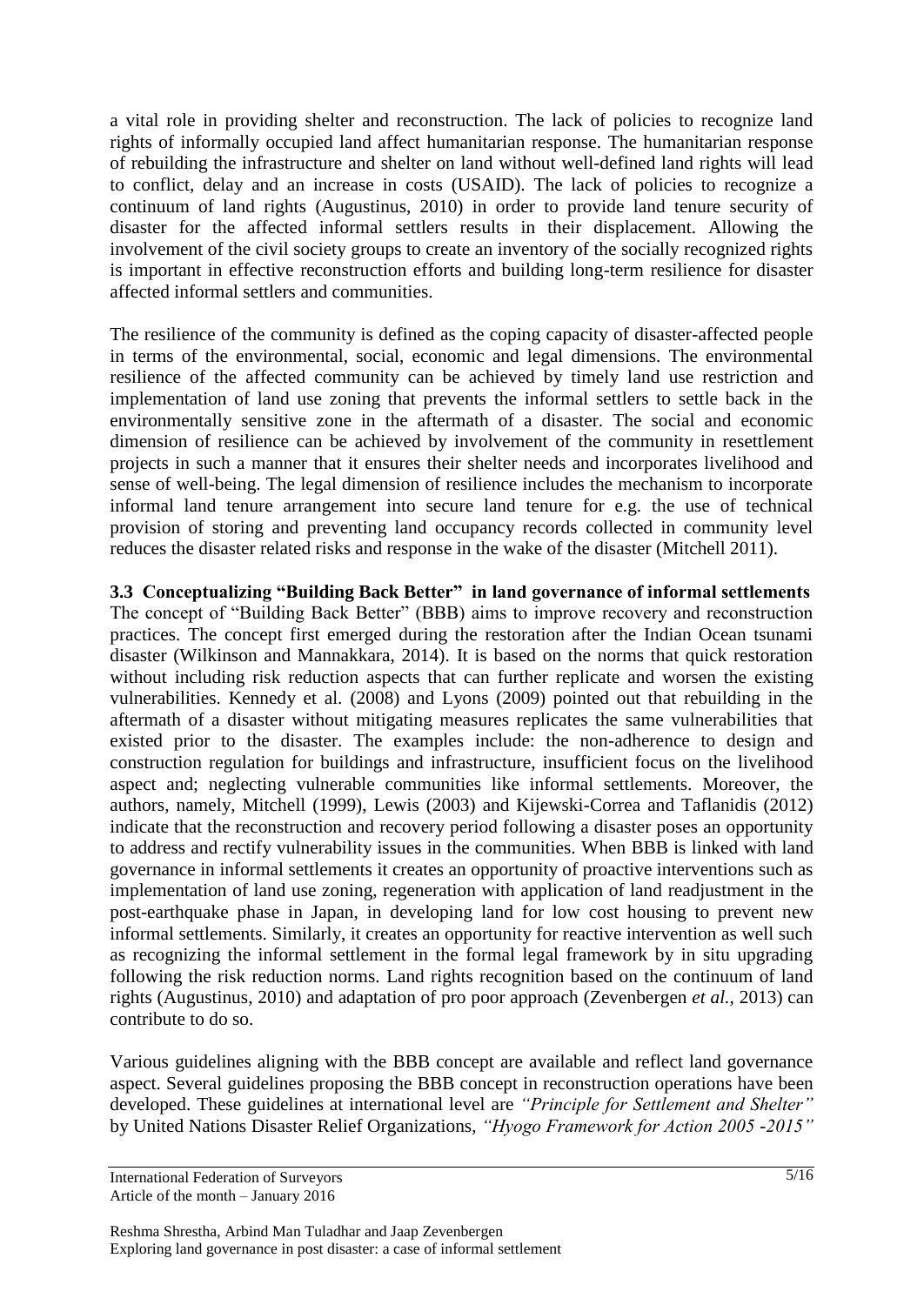and "The *Sendai Framework for Disaster Risk Reduction 2015-2030*" by The United Nations Office for Disaster Risk Reduction, "*Rebuilding for a more sustainable future: as operational framework*" by Federal Emergency Management Agency"s, "*Sustainable Recovery and Reconstruction Framework*" by World Bank. Similarly there are national initiatives such as the "*Post Tsunami Recovery and Reconstruction Strategy*" by the Government of Sri Lanka, New Zealand Christchurch earthquake recovery authority"s "*Recovery Strategy*" (Wilkinson and Mannakkara, 2014). These guidelines consist of land governance elements, such as land use plan to reduce disaster risk, land use restriction in vulnerable zones such as flood prone zones, fault zones, land development with provision of disaster resilience infrastructure, such as width of access roads , open spaces, buildings following appropriate building norms. In addition to the physical aspect, BBB also reflects to the socio-economic resilience and also the good governance principle such as equity, participation, transparency (Wilkinson and Mannakkara, 2014).

As a part of BBB in the reconstruction phase, the informal settlements might not be incorporated as they are not legal entities. Most of the government intervention focuses on the formal settlements. In certain settings, funds to rebuild a house are only released if formal land documentation can be supplied. This is always a challenge and is unrealistic in areas where land tenure was informal (Zevenbergen *et al.*, 2015). The disadvantaged groups who lack security of tenure are particularly vulnerable to disasters. The study of Usamah *et al.* (2014) on the vulnerability and disaster resilience of informal settlements state that social aspect like social capital, social network play a vital role in coping capacity during and after a disaster. Despite social resilience they are often affected by disasters due to lack of legal resilience and the relative consequences of disasters are also greater for them. Therefore, the issue of informal settlements is equally important and should be incorporated in the context of BBB.

### **4. DESCRIPTION OF CASE STUDIES**

In this paper we consider two case studies that relate the situations of land issues in informal settlements in the reconstruction phase of post disaster. These two case studies are from Haiti Earth Quake of 2010 and India Earth Quake of 2001.

### **4.1 The Haiti Earth Quake**

In January, 2010 an earthquake with a magnitude of 7.0 struck Haiti near its capital of Portau-Prince. Within a week of the earthquake, hundreds of informal camps were erected across Port-au-Prince by persons displaced by the earthquake, termed internally displaced persons (IDPs). The earth quake killed an estimated 230,000 people across Haiti with approximately 375,000 dead or injured in Port-au-Prince alone (Bramante and Raju, 2013).

### **4.1.1. Land issues and informal settlements**

Prior to the earth quake disaster of 2012, Haiti did not have a national land policy to guide access or allocation of land. Nor was there a clear legal system for registration, occupancy, ownership and transfer of land. This makes it difficult to recognize land rights of informal settlements that exist for the longer time. The rights of land owners on their land that is occupied by informal settlers are unclear, especially owners with incomplete documentation and inherited land that was not properly subdivided. The mechanism to cope with this problem has been individual negotiation with the people who have seized their land rather

International Federation of Surveyors Article of the month – January 2016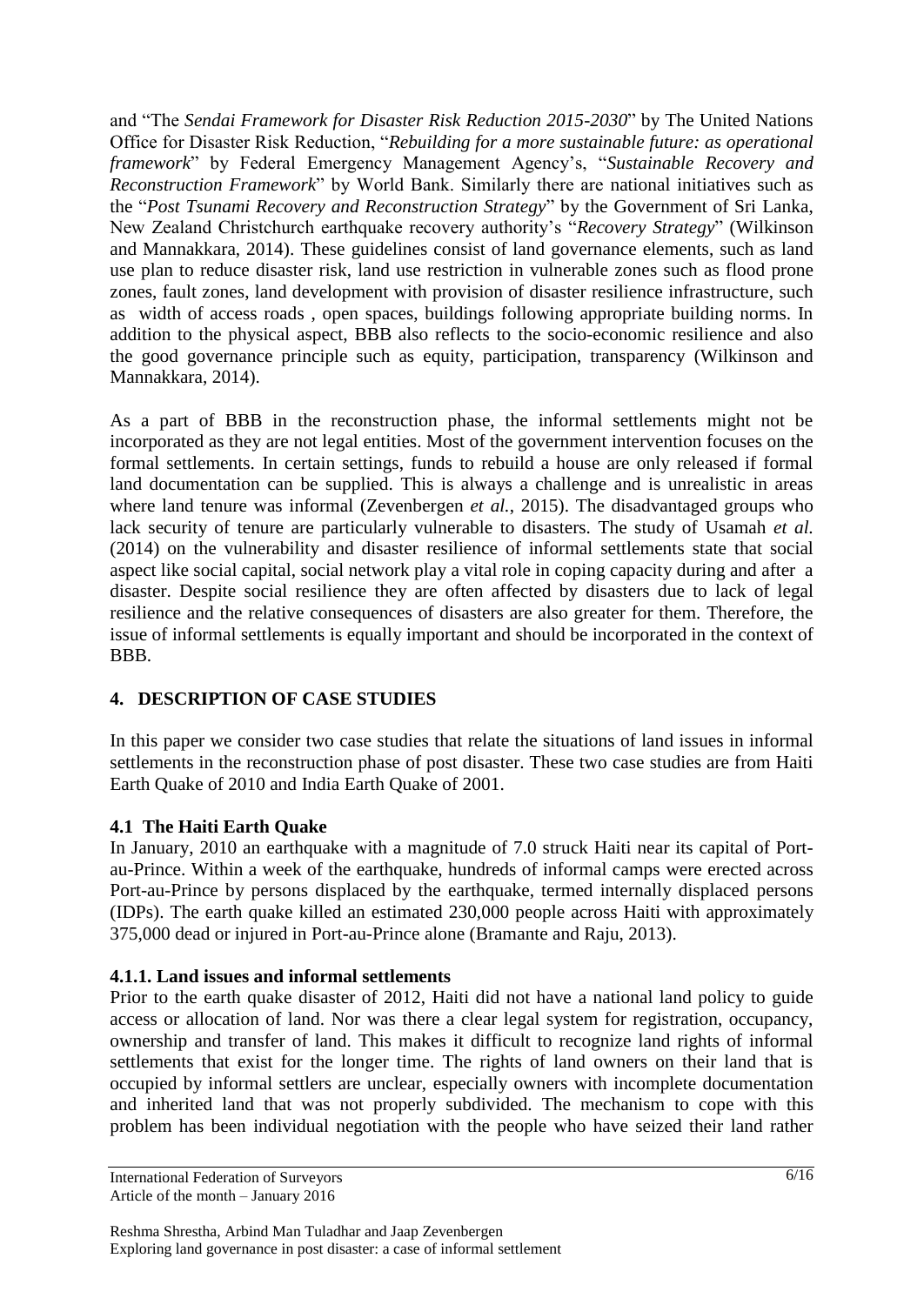than challenging them through the judicial system. However, in the aftermath of the disaster in 2014, the situation became more critical. The land owners themselves became more vulnerable, when land owners lost legal document or heirs lack proof of documentation for land rights due to the deaths of legal land holders. There was no security for the plot which was left by the landowners unoccupied for the timebeing. The unoccupied plots were informally encroached upon (Blake, 2015). Furthermore, the informal settlers often remain at their homes even when it is dangerous to stay in that place during a disaster, fearing they might lose their land. And without security of tenure, their homes are often rebuilt in a way that cannot withstand earthquakes (Myers, 2014).

Within a week after the devastating earthquake, hundreds of informal camps were erected across Port-au-Prince by persons displaced by the earthquake, termed internally displaced persons (IDPs). Approximately, 105,000 homes were destroyed and around 85,000 homes were damaged which resulted into nearly 1.5 million people dropping into IDP camps (Bramante and Raju, 2013). The spatial analysis of IDP camps conducted by Bramante and Raju (2013), reveals that most of the camps are located near the city centre, close to the airport and in higher areas as displaced Haitians fled there to have easier access to international aid and be safe from further effects of the earthquake, like tsunamis or slope failure. According to McCallin *et al.* (2015), 1.1 million IDPs were living in camps ten months after the disaster. Two years after the disaster, the IDPs population was 500,000 and in early 2015 it decreased to 64,700.

There was a draft shelter strategy to convert the IDP camp into a transitional shelter before stepping into permanent housing. In the transitional phase the aim was to provide the affected people with a secure, safe, private and dignified shelter for the duration until permanent housing could be reconstructed. The shelter process failed due to lack of proper technical feasibility assessment of type of the transitional shelter as a result of which it ended up as an object rather than shelter process. Due to the unclear processes and policies there was a delay in providing transitional shelters termed as T-shelters. By the time the T- shelters were available for deployment many camps had been allowed to densify and "solidify" themselves. The settlers of the camps had already created their economic activities ranging from the beauty salons to internet cafes to food stalls. This self-created economic resilience left the camps to turn into permanent shelters (Sanderson *et al.*, 2014). According to the International Organization for Migration, as of December 2014, an estimated 21,218 households, or 79,397 people, remain homeless in 105 camps scattered throughout metropolitan Port-au-Prince and the region (Blake, 2015). This indicates that IDP camps converted into informal settlements.

One of the greatest institutional concerns in Port au Prince was the lack of clarity on land titles, lack of reliable government land records, and lack of evidence of ownership with the occupants and also there was no alternative mechanism to identify genuine claims. Therefore, land availability and ownership has become a large hindrance to the reconstruction. The land issues particularly include: proving land ownership where documentation has been lost or competing titles exist, rebuilding transitional shelter (T-shelters) on private land with negotiated land rental, eviction notices on camps by land owners, presence of camps on land allocated for other purposes, progressing camps into semi-permanent structure, land issues of informal settlements (Clermont *et al.*, 2011). Besides land tenure issue, the lack of land use zoning and regulations also hindered the reconstruction phase. As indicated in the studies of Hooper (2015), there was a diversified spatial preference of different actors such as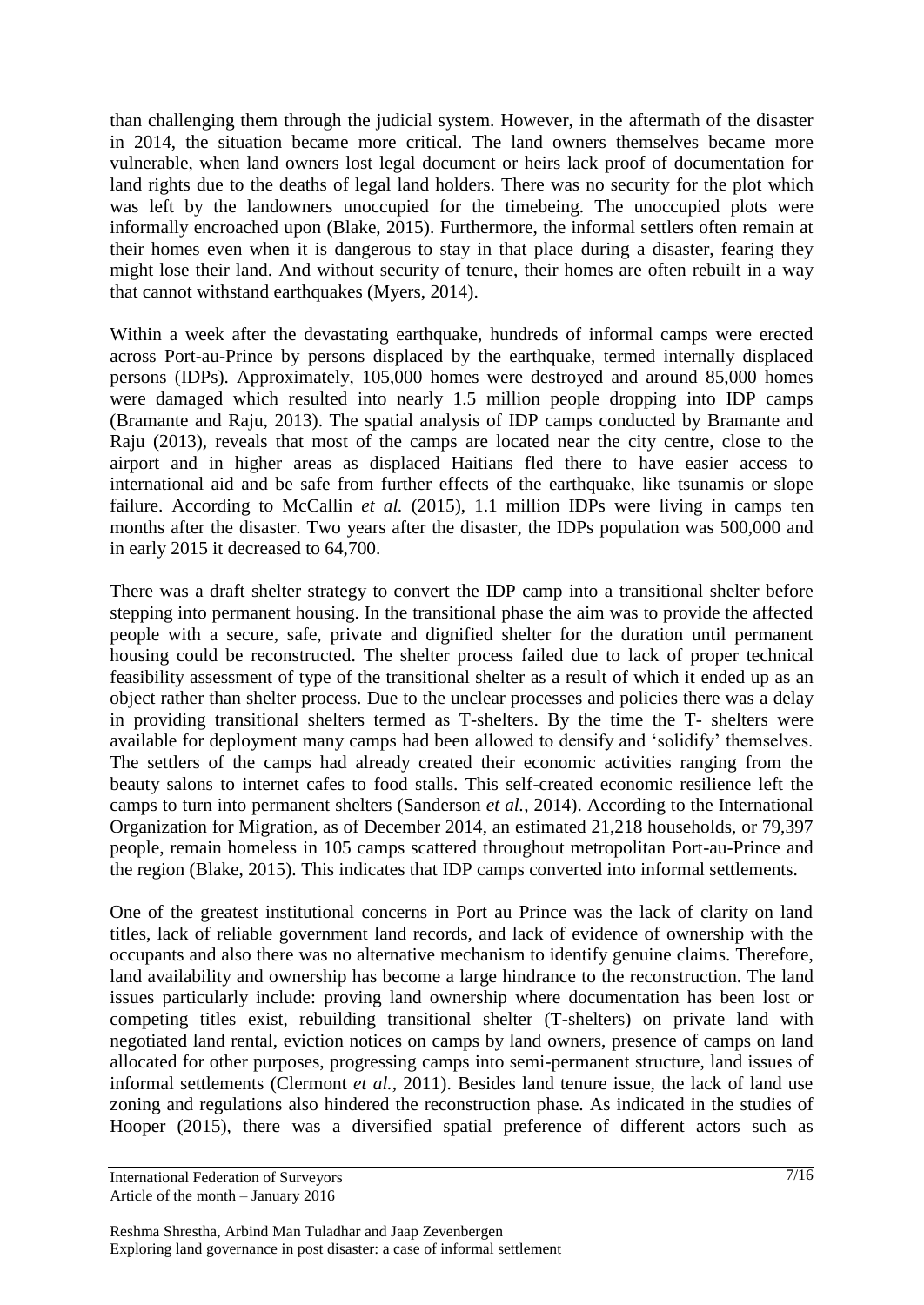government, international and national NGOs, bilateral development agencies and private developers in long term housing construction in the aftermath of the disaster. The institutional weakness and lack of proper land use plan and zoning have triggered the various actors to act according to their own logic and preference of housing site selection. According to McCallin *et al.* (2015), the institutional weakness, such as lack of leadership in guiding reconstruction effort, clear roles and responsibilities in various government agencies, lack of a coordinating national agency and policy framework, had seriously effected the activities of international respondents such as USAID, World Bank, UN- Habitat. This has led the international agencies in defining the minimum standards and operational priorities. Moreover, the informal settlements are seriously impaired in the implementation of humanitarian reconstruction standards.

International organizations like the British Red Cross (BRC) were actively engaged in providing shelter assistance to people affected by the disaster. The land tenure issue made the actions of BRC less effective. However, some temporary measures were feasible, such as paying rent to land owners for three year periods or negotiating with land owners for extended land usage. The BRC implemented a neighborhood plan when landowners were able to prove their ownership. The informal settlements that lacked legal documents could not become the real beneficiaries. To get the support for reconstructing their houses, the land owners themselves approached the organization. The clearing of the rubble and preparing of the pieces of land with clear land titles has been the mandate for land owners. The land rights issues were beyond the control of NGOs and there was no access to land related databases. An overall implication of the lack of clarity on land titles, lack of space to build infrastructure and legal hurdles in providing any services with a semblance of permanence, is that all intervention programmes took place in a piece- meal manner lacking national recovery of the country (Clermont *et al.*, 2011).

Several years after the occurrence of the disaster, land governance has become the critical factor that hinders the reconstruction phase (Myers, 2014) . When the importance of land tenure and land rights issues in the reconstruction phase was realized, the Haiti Property Law Working Group (HPLWG) was formulated in June 2011 in partnership with the Architecture for Humanity and Habitat for Humanity with support from the Digicel Foundation (Frederique, 2011). The mandate of this working group was to create a series of manuals in order to assist users like international and national agencies and the private sector in reconstruction phase of the aftermath of the disaster. In this regard, the first volume of manual "How to Guide for the Legal Sale of Property" was published in January 2013 and was formally endorsed by Government of Haiti. This guide provides legal procedures and land rights in an accessible manner. Similarly, the second volume "Securing Land Rights in Haiti" was published in March 2015. This manual is intended to provide a legal blue print for addressing the rights of property owners and informal settlers (Frederique, 2011).

### **4.2 The Gujrat Earth Quake: 2001**

On 26 January 2001, an earthquake of 7.7 on the Richter scale hit the Indian state of Gujarat. The epicenter was located in the Kutch district. The earthquake killed more than 20,000 people (Mukherji, 2015). The various cities (Anjar, Bhachau, Bhuj and Rapar) of this district turned to rubble. The city of Bhachau was close to the epicenter and suffered the worst devastation with more than 2000 people killed out of 35000 population (McCallin *et al.*, 2015).

International Federation of Surveyors Article of the month – January 2016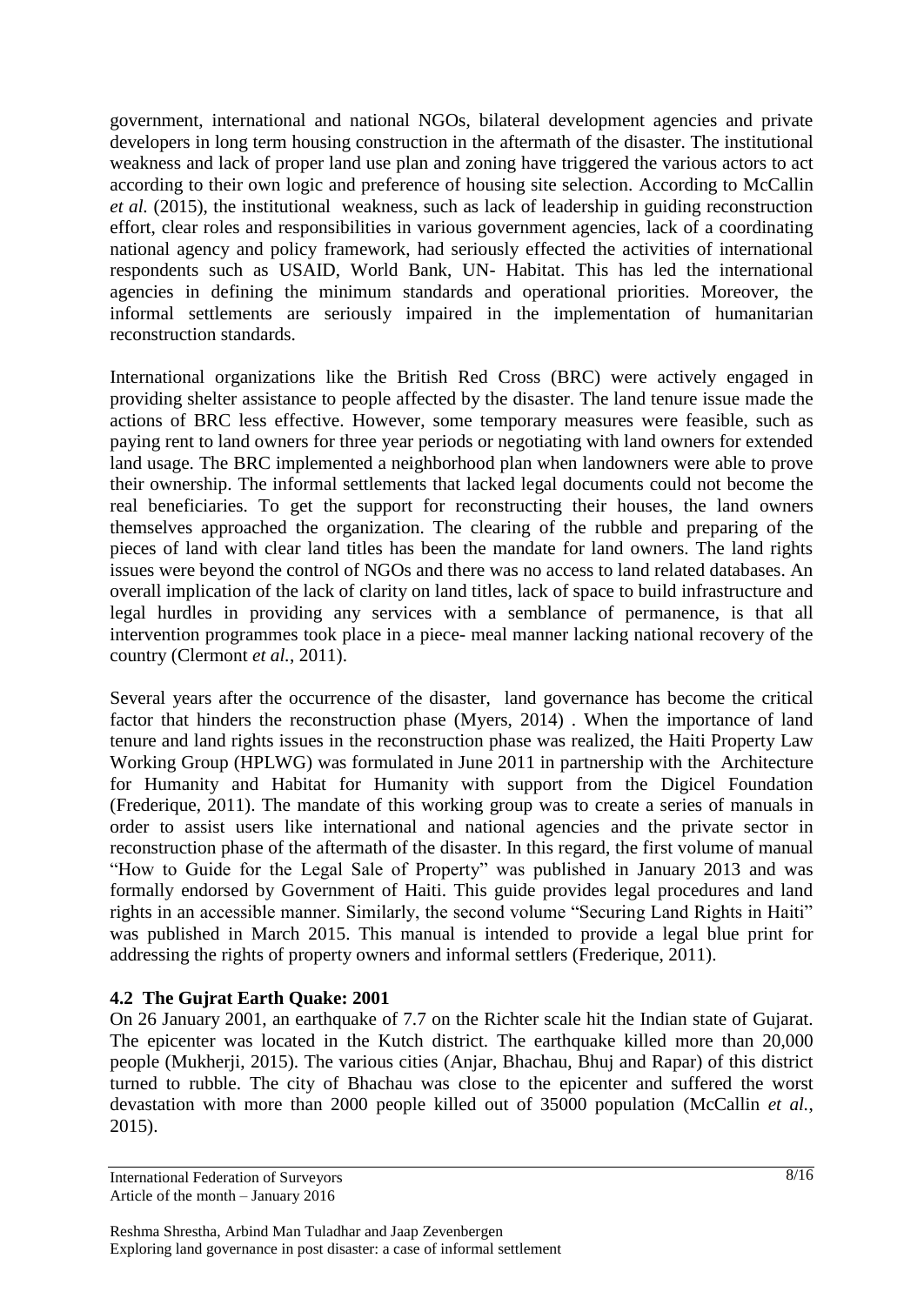#### **4.2.1.Land issues and informal settlements**

The Gujrat State Government is responsible for land issues and its administration in land governance (Fitzpatrick, 2007). Prior to the 1990s, the state of Gujarat state had a policy to distribute land tenure, called "Sanad", to the settlers occupying the land informally. "Sanad" is a type of tenancy title by which the state confers the right of occupancy to a squatter on a piece of public land. This title is non-transferable, meaning that, they are not allowed to sell that land to a third party. Still in a small city in Gujrat like Bachhau, not all the informal settlers have "Sanad". The rationale behind this was that communities who have political back up had the support to put forward their land tenure case while the communities not having any political support were left behind. The city of Bachhau was designated as an urban area in the 1990s, which caused administrative changes in land tenure decision, i.e. the power of decision has shifted from the local level to the District Collector's Office. However, at that level there was less preference in the issuing land tenure and was stopped. As a result, the informal settlements were left without any type of occupancy documents (Mukherji, 2010).

In the aftermath of the disaster, reconstruction was not permitted only until planning and zoning of risk sensitive areas was completed and a building permit was given almost two years after the earthquake occurred (Fitzpatrick, 2007; Mukherji, 2010). The Government tried to relocate some villages. However, after having met with resistance from the land owners, the government initiated owner-driven reconstruction rather than contractor-driven reconstruction (Jigyasu, 2002). The Government then introduced the program to provide financial assistance to the land owners to rebuild their houses. Since many people lost their land titles and ownership certificates along with other documents and there is no electronic register for land titles, the alternative evidence via documents such as electricity bills, telephone bills are accepted during reconstruction phase. However, the programme was less favorable to the marginalized groups like the renters and the informal settlers (UNISDR, 2010). Due to unfavorable policies, most of the long-term renters in Bachhau became informal settlers on public land after the earthquake (Mukherji, 2010).

The housing recovery policy for the informal settlers who had an occupancy certificate was unclear. It lacked clear guidelines on how and on what basis financial assistance would be made available to the informal settlers. The policy stated that the destroyed squatter houses (built with foundations and walls made of mud or burnt bricks with cement mortar) would get financial assistance at the rate of 2,200 rupees (\$52) for every square meter of built-up area with a maximum limit of 55,000 rupees (\$1,294). Moreover, shanty units (small, crude dwelling without a foundation and typically made of mud, thatch, cardboard, or tin sheets) would get 7,000 rupees (\$165) as public assistance. Yet the policy did not specify a number of aspects of the plan, e.g., how local authorities would verify long-term squatters, what the definition was of a squatter house and a shanty unit, or whether the newly established seismic safety building codes would apply to squatter houses. Not surprisingly, the lack of adequate guidelines to address squatter needs created much confusion during the execution of the housing recovery programme (Mukherji, 2010).

Realizing the complexities of policy, the local NGO "Unnati" made an advocacy for the housing rights for informal settlers. The NGO was able to take local authority Bacchhau Area Development Authority (BhADA) on board in its advocacy. BhADA is an agency appointed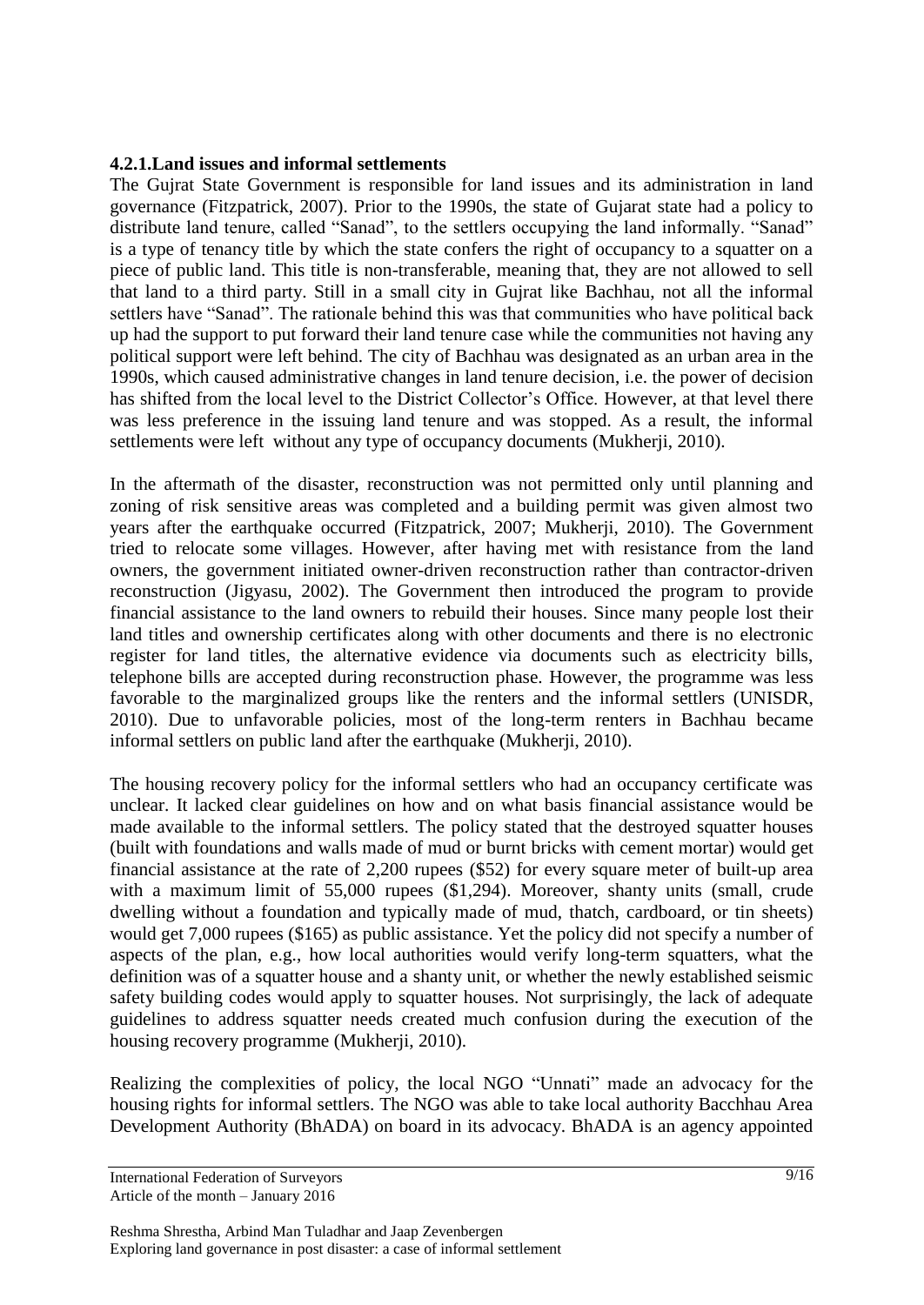by the Gujarat state government to implement and coordinate urban development and housing reconstruction in Bachhau. The rationale behind the agreement of BhADA was that the city consists of more than 40% of informal settlers and that the city was not the administratively centralized capital city and also a politically less sensitive city. The NGO together with BhADA were successful in negotiating the housing assistance. Hence, the informal settlers with tenure were eligible for an assistance amount from 60,000 rupees to 100,000 rupees (\$ 1,428 to \$ 2,380) depending upon the housing damage and the construction type (masonry or reinforced-concrete unit). Further, BhADA together with NGO forwarded the alternative of land tenure arrangements by incorporating the documents like Bachhau ration card. Then household with ration cards became eligible for housing assistance of 55,000 rupees (\$ 1,309). Further, the study of McCallin *et al.* (2015) had mentioned that the involvement of citizen support cell, Nagrik Sahyog Kendra (NSK) in collaboration with BhADA and the Gujrat State Disaster Management Authority (GSDMA) were able to regularize the land tenure of 1,300 out of 1,767 families on the basis of their proof of residence in Bhachau. The regularization of land tenure made them eligible for financial and technical assistance in rebuilding their house as per earthquake resistance building norms.

Similarly, the study of Balachandran (2006) shows how the Environmental Planning Collaboration (EPC) had adopted various methods and instruments which address BBB elements. During the reconstruction phase of the Bhuj city, the key activities like mapping property, preparation of a city level development plan to mitigate vulnerability, the development of urban infrastructure and supporting the community initiative planning had been conducted. It also revealed that the proposal of the development plan consisted of the allocation of land for social infrastructure such as hospitals, parks, educational buildings, shopping facilities to serve for low-income groups such as informal settlers. Moreover, it was mentioned that there were special provisions for informal settlements in the policy packages for the earthquake victims. However, the study does not mention how the land issues related to informal settlements were tackled in the reconstruction phase.

### **5. CASE ANALYSIS IN CONTEXT OF LAND GOVERNANCE OF INFORMAL SETTLEMENT AND BUILD BACK BETTER**

The analysis of the cases is conducted to explore the land governance elements and its impact on informal settlements. The LGAF elements like recognition of a continuum of rights, enforcement of rights, restriction of land use rights, clear institutional mandate and participatory land use planning and zoning are applied in analyzing the case studies. These land governance elements of informal settlements are found to be relevant in the context of BBB.

*Recognition of a continuum of rights*: The Haiti case study shows that in the aftermath of the disaster, the NGOs and INGOs could not act effectively. The lack of a clear land ownership situation is most often a critical factor in the informal settlements. Due to unclear land rights and lack of alternative provision of land ownership documents that recognize the settlements, the international agencies like BRC failed to provide better shelter assistance. In contrast, the Gujrat case study shows that there exists alternative form of tenure arrangement like "Sanad". However, the implementation of a continuum of land rights does not exist. Due to the lack of occupancy document in all informal settlements the NGO like "Unnati" was unable to provide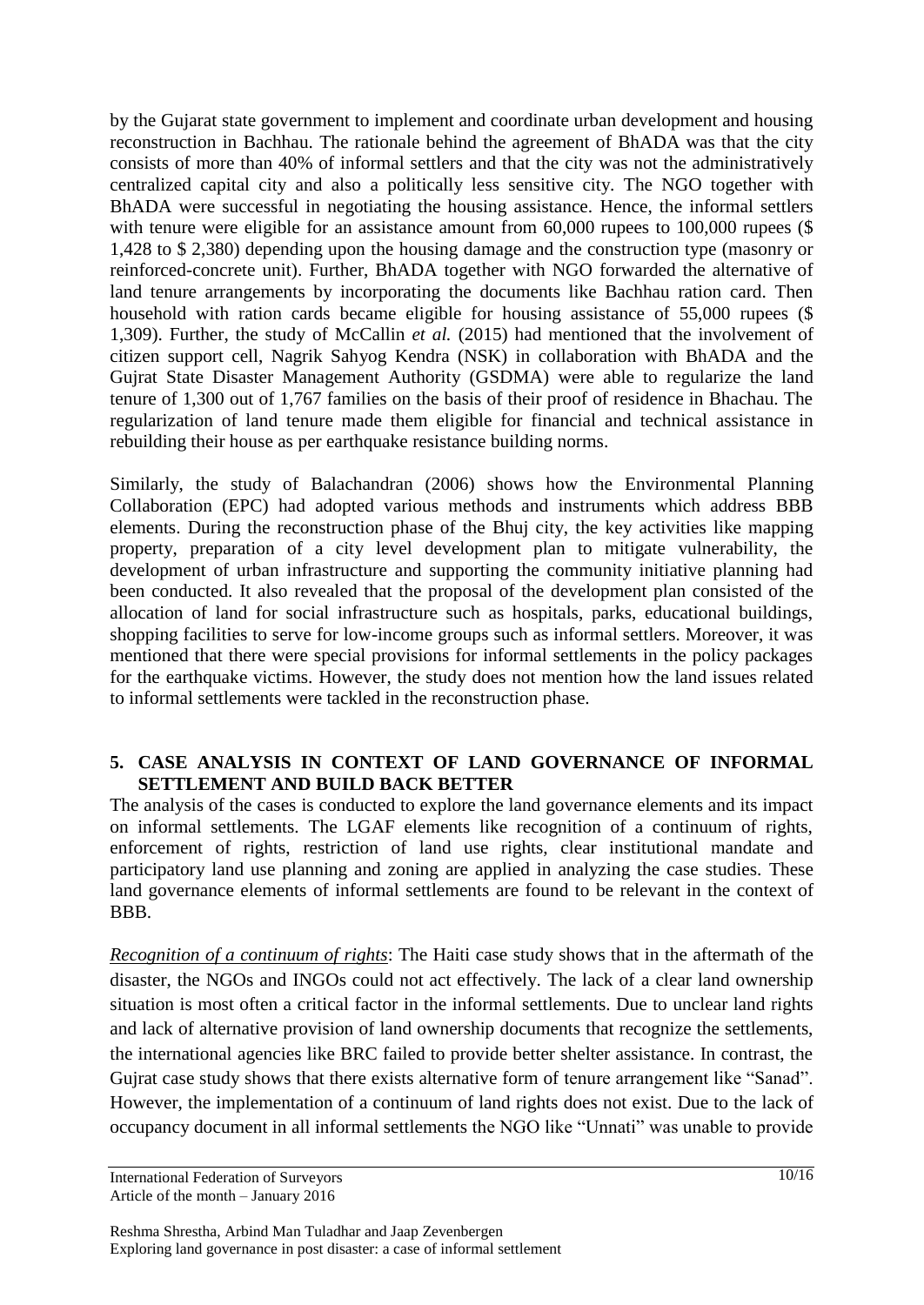shelter assistance to improve the houses. "Unnati" together with BhADA lobbied and succeeded in changing the criteria for land tenure and also NSK together with BhADA were able to regularize the land tenure in one city Bhachau but the issue seems to be tackled at city scale only. Both cases do not reflect any group rights recognition in informal areas.

*Enforcement of rights:* Realizing the importance of land rights and tenure security of informal settlements in the reconstruction phase for risk reduction, the case study of Haiti shows that there is an initiative to develop a guide line that recognizes and enforces the land rights. In Gujrat case, it was revealed that documents like "ration cards" have been adopted to prove their residence and their land rights. However, it also reveals that a workable mechanism to enforce land right rights of informal settlements is important to improve the settlements in a better way.

*Restriction on land use rights:* The Haiti case does not reveal that there was any land use restriction in the aftermath of the disaster. The informal settlers sit on land though it was vulnerable because of fear of losing access to their occupied land. On the other hand, IDP camps remain for a longer duration with commercial activities starting in the camps. While, the Gujrat case shows that a building permit was not allocated till the risk reduction land use plan had been implemented. However, there were no clear rules that applied to informal settlements about following building norms while using the land for shelter purpose.

*Clarity of institutional mandates:* The weak institutional framework is the main problem in the Haiti case which had created conflicts during the reconstruction phase. The lack of institutions and clearly defined roles of government as well as international development agencies in tackling land issues especially in disaster affected areas seriously affected humanitarian response. This effected the informal settlers more severely. To overcome the weakness in existing institutional aspects such as planning rules, building rules in informal land or for informal settlers, the development agencies took the initiative in defining minimum standards and operational priorities. Following the Gujarat case, it was revealed that there was a strong institutional framework compared to Haiti. The Gujrat State Disaster Management Authority (GSDMA) was the leading governmental body. In the reconstruction phase, GSDMA in collaboration with the local authority and the civil society had initiated tenure regularization in order to facilitate a technical and financial response in building houses.

*Land Use Planning:* The Haiti case study revealed that no land use planning and zoning was adopted in reconstruction phase. The informal settlers stayed in a hazardous location due to fear of dislodgement from the occupied land. However, the Gujrat case shows that there was immediate restriction in reconstruction till land use zoning was completed. Further, there was a participatory approach in developing the city level plan of Bhuj city. It was also revealed that the planning proposal consisted of special consideration for informal settlements in terms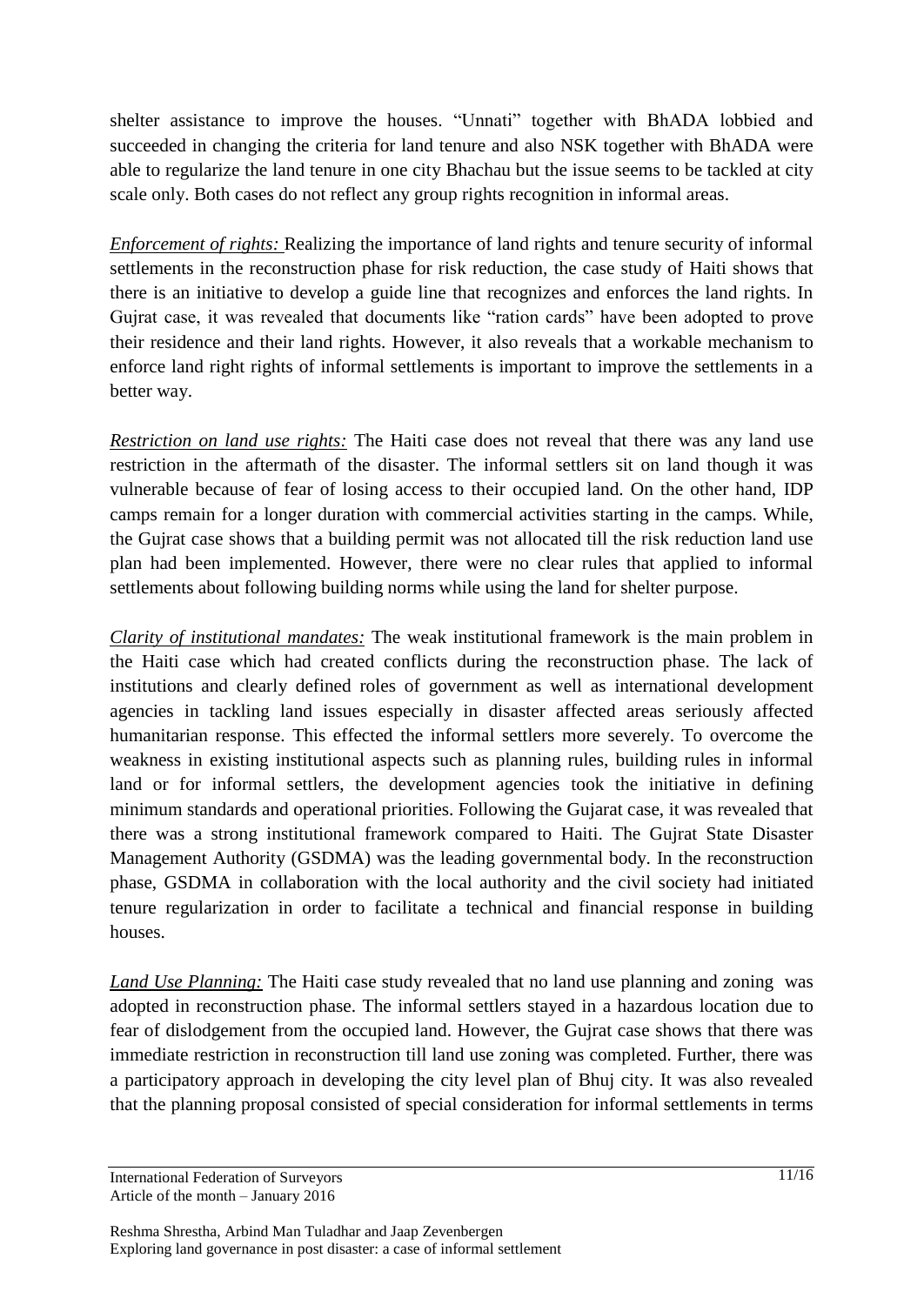of providing physical, and social infrastructure. The detailed study of regularizing informal settlements by spatial planning has not yet been reflected in the case study. However, it provides reflection that the initiative in the aftermath of the earthquake has incorporated the BBB elements.

### **6. KEY LESSONS LEARNT BASED ON CASE STUDY AND OTHER RESEARCH**

The following key lessons learned are provided based on the theoretical framework and results of the above two case studies. In the case studies the elements of land governance in informal elements are explored and analyzed in the context of BBB. In the case studies, especially in the Haiti case, it seems that the elements of BBB were not applied, whereas in Gujrat case, the actions towards BBB are reflected.

### *Poor land governance increases vulnerability to a disaster in the informal settlements*

The weaknesses in the institutional aspect which fails to recognize the land rights of informal settlers during pre-disaster phase result in a severe back log in the humanitarian assessment in the post disaster phase. Most of the displaced groups who lack land tenure documents wish to return to their land as soon as possible because they fear dispossession and loss of land. Government intervention may not include the informal settlements in the risk reduction infrastructure and disaster risk assessments. The building by laws, land use regulations do not apply to those settlements which are not legal entities. This might prove to be a hurdle to the key category of the BBB framework which consists of risk reduction by improving structural design and land use planning (Wilkinson and Mannakkara, 2014).

### *Access to land and clear land tenure is pre requisite to Build Back Better*

Another key lesson learned is that clear land tenure and access to land becomes important in the post-disaster phase. During the after math of the disaster, various actors and donor agencies were found to be active. This in fact creates opportunities to fulfill the category of community recover. As mentioned in the BBB framework by Wilkinson and Mannakkara (2014), besides physical upgrading social recovery and economic recovery of vulnerable groups is equally important. However, due to lack of clear tenure the recovery and reconstruction measures cannot be executed. This is reflected in both case studies. Hence, tenure security creates unfavorable situation for donor agencies to build permanent and better shelter, preserving social structure. Moreover, lack of legal documents creates a barrier in using a land or a house built on that land as a collateral in financial institution which ultimately distracts the settlers from economic recovery (De Soto, 2000).

### *Institutional weakness is a key hurdle for land governance and BBB*

The third lesson learnt from the case studies is that a lack of strong state authority creates a critical barrier in the humanitarian response in different phases after a disaster. As it is reflected in the Haiti cases, the lack of strong leadership in the post-disaster phase left many international development agencies that were deployed for humanitarian support in confusion. In this aspect various agencies followed various norms. Whereas in the Gujrat case, it was revealed that there was an institutional back up like the Gujrat State Disaster Management

International Federation of Surveyors Article of the month – January 2016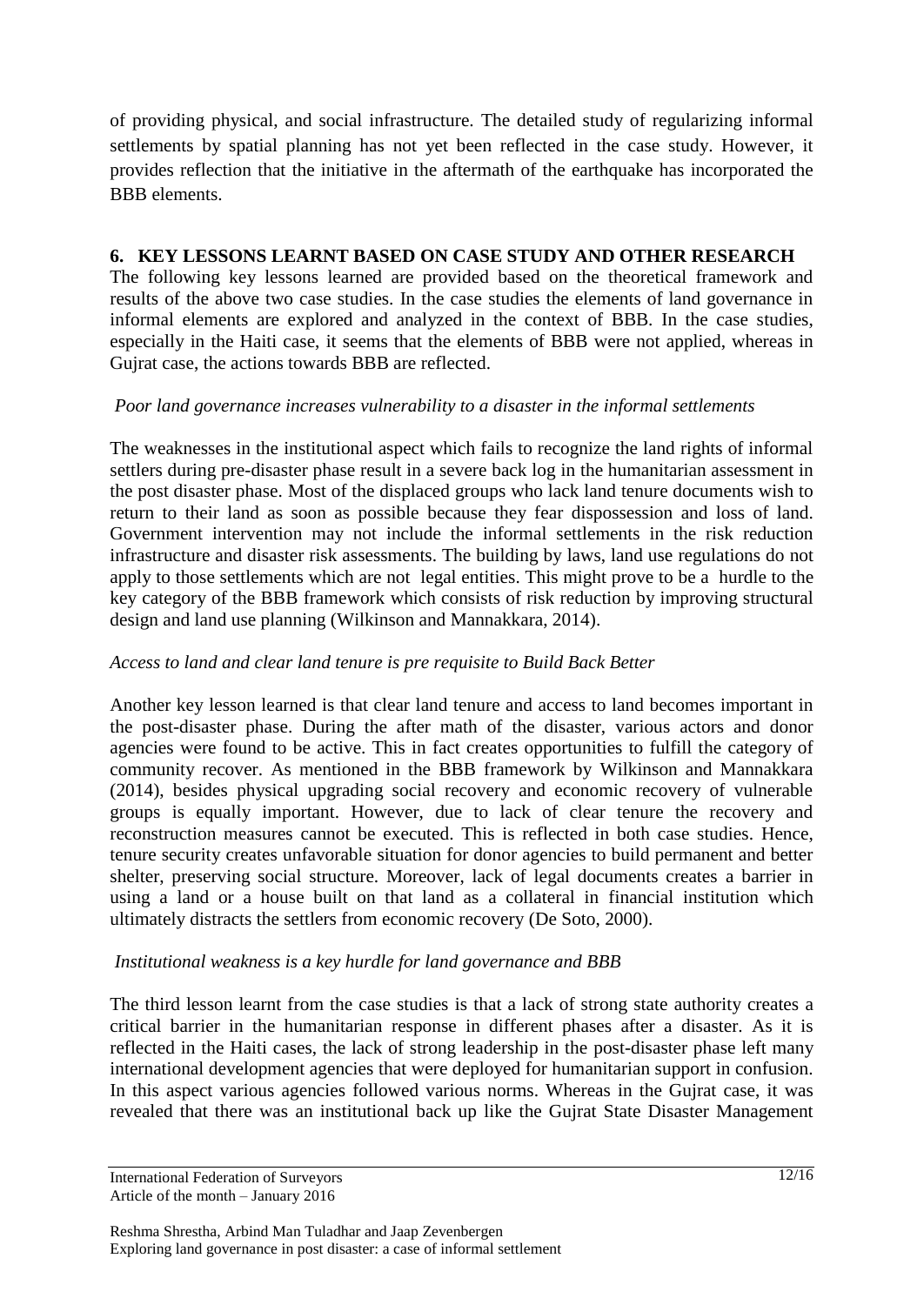Authority (GSDMA) on a state level and the Bacchhau Area Development Authority (BhADA) on city level. The NGO and Civil society activities were conducted in close coordination with the government authority.

#### *A non-government actor plays a significant role in addressing weak land governance*

The fourth lesson learnt from the case studies regards the role of non-government and local authority. The NGOs and civil society play a vital role in overcoming pre-disaster existing weak land governance institutions. As it is reflected in both case studies, the INGOs, NGOs manage to define alternative approaches to generate relative land tenure in order to provide shelter assistance to the informal settlers. As highlighted by Doberstein and Stager (2013), the funding aid from international donors needs to be applied in the risk reduction approach. Investments in the informal settlements that lack legal tenure security do not reduce vulnerabilities. It is shown in the case of Gujrat that there are no clear guidelines regarding the application of building codes during the reconstruction of shelters in the informal settlement. However, the donor agencies find the method to overcome existing weaknesses in institutional aspect. In fact most of the organizations work within a restricted time frame which creates a barrier for them to wait until there is improvement in land governance institution (Fitzpatrick, 2007). Furthermore as highlighted in Haiti"s case, the international organization has a significant role in improving the land governance of the country by bringing various stakeholders on board. The management of various stakeholders to solve conflicting interests is also a key factor in BBB framework as highlighted by Wilkinson and Mannakkara (2014) and this can be achieved with improved land governance.

### **7. CONCLUSION**

Though weak land governance has effects on the different stages of the post disaster phase, our study basically focuses on the reconstruction phase of the post disaster phase. The analysis of our case studies reveals that informal settlements are a disadvantaged group in post-disaster settings. The weak land governance restricts the opportunity to building back better in informal settlements. Though the social aspects play a vital role in the coping capacity of informal settlers and lessen the social and economic venerability to some extent, lack of a clear legal framework creates hurdles in bouncing towards a less vulnerable community. The examples of less vulnerable communities are: residing in less vulnerable zones, technical support in adopting earthquake resistance building norms and the opportunity to get financial assistance to rebuild their house etc.

The key lesson learned from this study draws in the conclusion that to reduce vulnerability for future disaster – the basic norms of BBB - the land governance for informal settlements need to be enhanced by strengthening the institutional dimension of land governance as well as implementing a land use planning tool with participatory approach on cummunity level. While strengthening institutional dimension, the pro-poor approach of land recording and continuum of land rights need to be defined in land policies and rules to restrict elite groups as beneficiaries.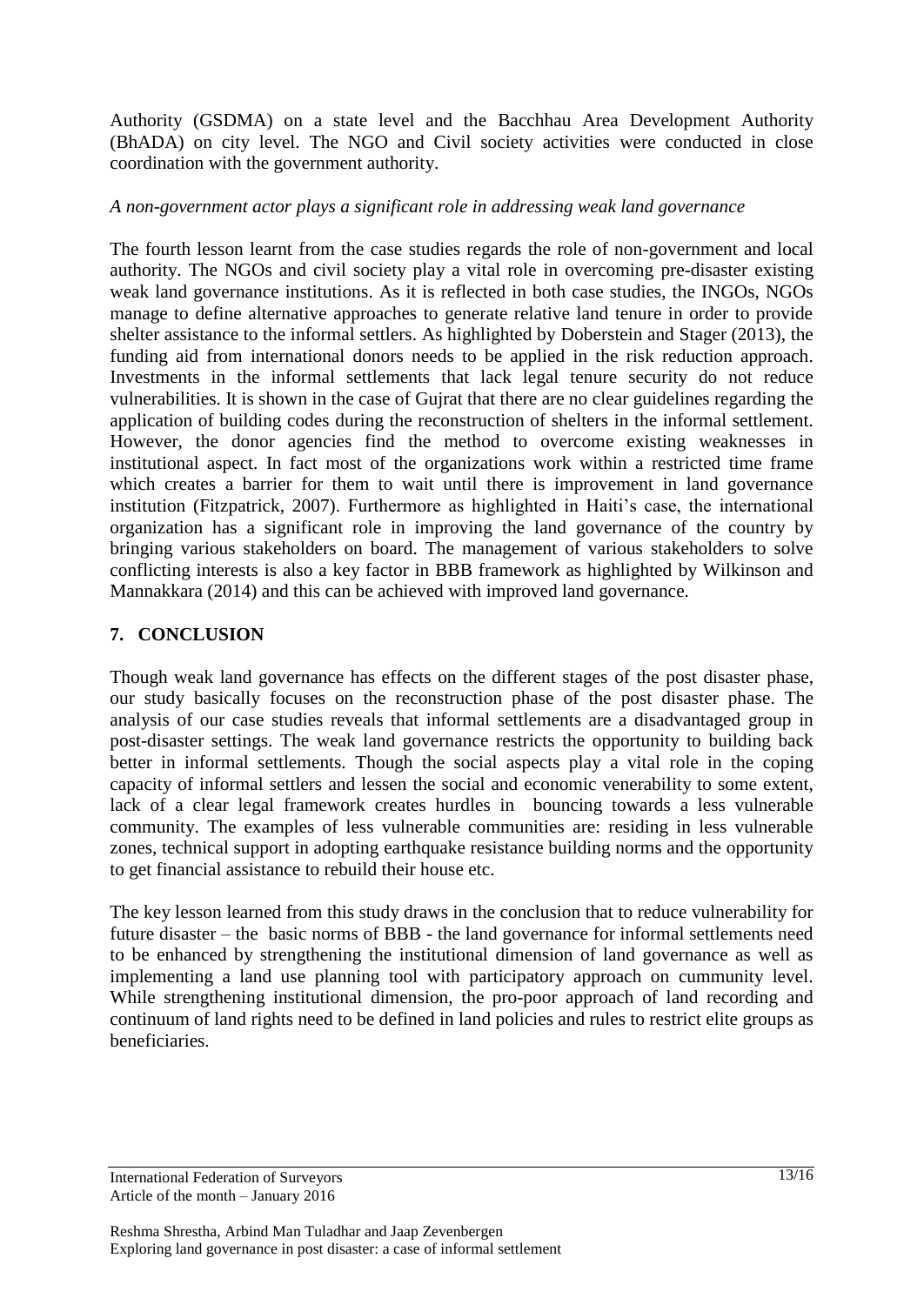#### **Acknowledgement**

The authors like to acknowledge the Netherlands government fellowship program (NUFFIC), Faculty of Geo-Information Science and Earth Observation (ITC) of the University of Twente and Kathmandu University for supporting this study.

#### **REFERENCES**

Augustinus, C. (2010) Improving Access to Land and Shelter. *Land governance in support of the MDGs: Responding to new challenges*, Washington DC, USA.

Balachandran, B. (2006) The reconstruction of Bhuj case study: integration of disaster mitigation into planning and financing urban infrastructure after an earthquake. *Available online at info. worldbank. org/etools/docs/library/./07bala3*. 5B1.

Birkmann, J., P. Buckle, J. Jaeger, M. Pelling, N. Setiadi, M. Garschagen, N. Fernando and J. Kropp (2010) Extreme events and disasters: a window of opportunity for change? Analysis of organizational, institutional and political changes, formal and informal responses after mega-disasters. *Natural Hazards* 55. 3, 637-55.

Blake, E.K. (2015) ADDRESSING KEY LAND ISSUES IN HAITI PROGRAM. *ANNUAL WORLD BANK CONFERENCE ON LAND AND POVERTY*, Washington DC.

Bramante, J.F. and D.K. Raju (2013) Predicting the distribution of informal camps established by the displaced after a catastrophic disaster, Port-au-Prince, Haiti. *Applied Geography* 40. 30-9.

Charoenkalunyuta, C. (2011) Land tenure in disaster risk management : case of flooding in Nepal. University of Twente Faculty of Geo-Information and Earth Observation (ITC), Enschede, 96.

Clermont, C., D. Sanderson, A. Sharma and H. Spraos (2011) Urban disasters: Lessons from Haiti. *London: Disaster Emergency Committee*.

De Soto, H. (2000) *The mystery of capital: Why capitalism triumphs in the West and fails everywhere else*. Basic books.

Deininger, K., H. Selod and A. Burns (2011) *The Land Governance Assessment Framework: Identifying and monitoring good practice in the land sector*. World Bank Publications.

Deininger, K.W., C. Augustinus and S. Enemark (2010) *Innovations in land rights recognition, administration, and governance*. World Bank Publications.

Doberstein, B. and H. Stager (2013) Towards guidelines for post‐disaster vulnerability reduction in informal settlements. *Disasters* 37. 1, 28-47.

Enemark, S., R. McLaren and v.d.M. Paul (2009) Land Governance in support of the Millennium Development Goals: A New Agenda for Land Professionals. *FIG / World Bank Conference*, FIG, Washington DC.

Fitzpatrick, D. (2007) Scoping Report: Addressing Land Issues after Natural Disasters. *Nairobi: UN-Habitat*. Frederique (2011) *Haiti Property Law Working Group*, 2011. [WWW document] [http://openarchitecturenetwork.org/projects/haiti\\_property\\_law](http://openarchitecturenetwork.org/projects/haiti_property_law) (accessed.

Hooper, M. (2015) Will the City Rise Again? The Contested Geography of Housing Reconstruction in Post-Disaster Haiti. *Housing Studies*. ahead-of-print, 1-20.

Huchzermeyer, M. and A. Karam (2006) *Informal settlements: A perpetual challenge?* UCT Press, Cape Town.

Jigyasu, R. (2002) From Marathwada to Gujarat–emerging challenges in post-earthquake rehabilitation for sustainable eco-development in South Asia. *Proceedings of the First International Conference on Post-disaster Reconstruction: Improving post-disaster reconstruction in developing countries*, 23-5.

Lloyd, P.C. (1979) *Slums of hope?: Shanty towns of the third world*. Manchester University Press, Manchester.

McCallin, B., I. Scherer and J. Duyne (2015) Urban informal settlers displaced by disasters: challenges to housing responses. In J. Lennard (ed.), Switzerland.

Mukherji, A. (2010) Post-earthquake housing recovery in Bachhau, India: The homeowner, the renter, and the squatter. *Earthquake Spectra* 26. 4, 1085-100.

Mukherji, A. (2015) From Tenants to Homeowners: Housing Renters After Disaster in Bhuj, India. *Housing Studies*.

Myers, G. (2014) HAITI REBUILDING, BUT LAND GOVERNANCE CHALLENGES REMAIN. *USAID LAND TENURE and PROPERTY RIGHTS PORTAL*.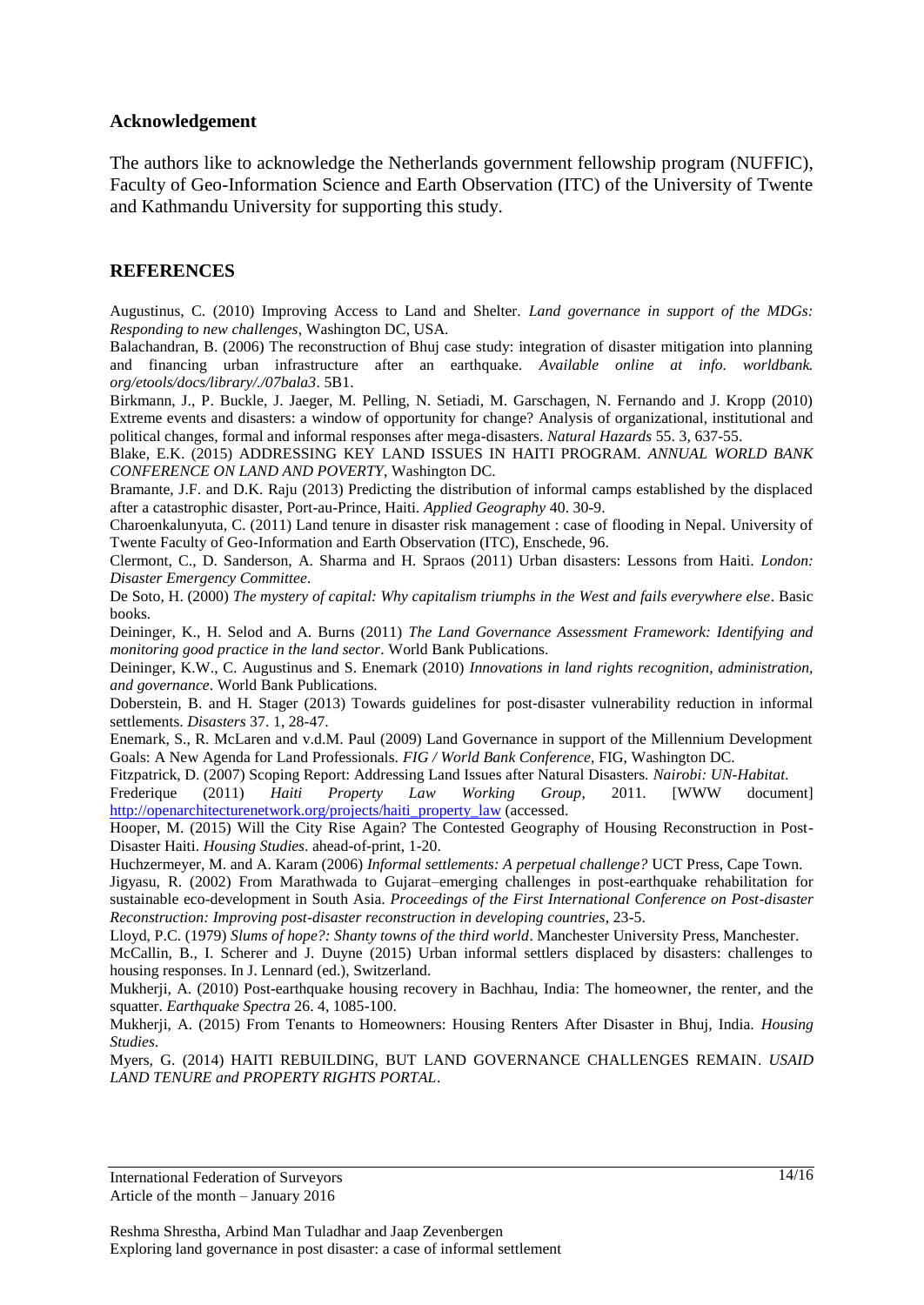Palmer, D., S. Fricska and B. Wehrmann (2009a) Towards improved land governance. Land Tenure Working Paper 11, in collaboration with Augustinus, C., Munro-Faure, P., Torhonen, M. and A. Arial Availabe at [http://www.](http://www/) unhabitat. org/pmss/getElectronicVersion. aspx.

Palmer, D., S. Fricska and B. Wehrmann (2009b) Towards improved land governance. FAO/ UN-Habitat, Rome, Italy.

Sanderson, D., A. Sharma, J. Kennedy and J. Burnell (2014) Lost in transition: principles, practice and lessons from Haiti for urban post-disaster shelter recovery programs. *Asian journal of environment and disaster management (AJEDM)* 6. 2, 131-51.

Shrestha, B.K. (2013) Squatter Settlements in the Kathmandu Valley: Looking Through the Prism of Land Rights and Tenure Security. *Urban Forum* 24. 1, 119-35.

Shrestha, R., A.M. Tuladhar, J. Zevenbergen and M. Banskota (2014) Decades of struggle for space : about the legitimacy of informal settlements in urban areas. *Engaging the challenges, enhancing the relevance : XXV FIG Congress* Kuala Lumpur, Malaysia.

UNISDR (2010) Guidance note on recovery shelter. In I.S.f.D. Reduction and I.R. Platform (eds.).

Usamah, M. (2013) LAND TENURE SECURITY AND RESILIENCE TO MULTIPLE DISASTERS. RMIT) UNIVERSITY.

Usamah, M., J. Handmer, D. Mitchell and I. Ahmed (2014) Can the vulnerable be resilient? Co-existence of vulnerability and disaster resilience: Informal settlements in the Philippines. *International Journal of Disaster Risk Reduction* 10. 178-89.

Van Gelder, J.L. (2010) What tenure security? The case for a tripartite view. *Land Use Policy* 27. 2, 449-56.

Wilkinson, S. and S. Mannakkara (2014) Re-conceptualising" Building Back Better" to Improve Post-Disaster Recovery.

Willis, K. (2009) Squatter settlements. *World* 47. 31.6.

Zevenbergen, J., C. Augustinus, D. Antonio and R. Bennett (2013) Pro-poor land administration: principles for recording the land rights of the underrepresented. *Land use policy* 31. 595-604.

Zevenbergen, J., N. Kerle and A. Tuladhar (2015) Spatial information for addressing and assessing land issues in disaster risk management. *Land Tenure Journal*. 1.